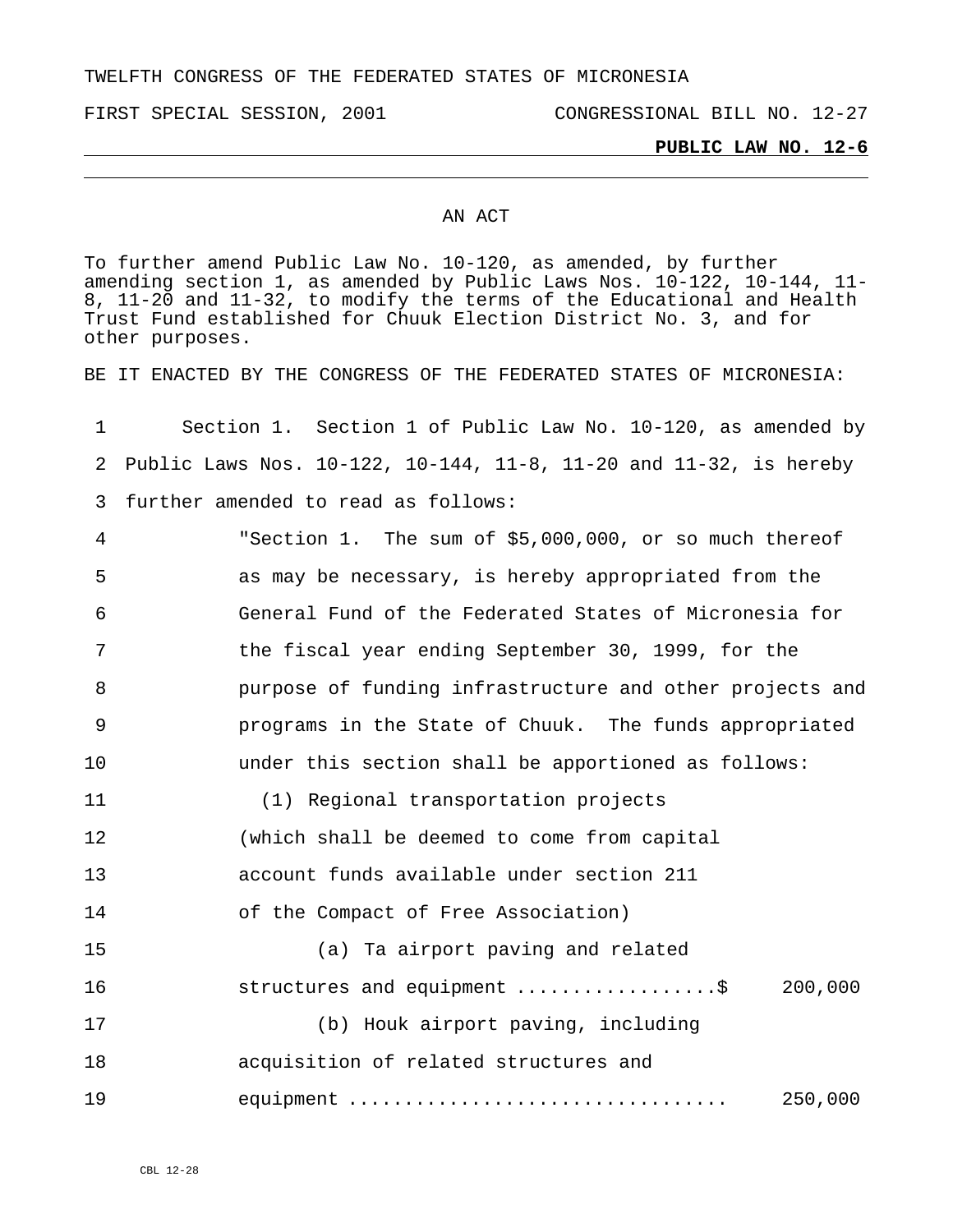# **PUBLIC LAW 12-6**

| $\mathbf{1}$   | (c) Chuuk International Airport                  |         |
|----------------|--------------------------------------------------|---------|
| $\overline{2}$ | construction and repair \$                       | 50,000  |
| 3              | (2) Chuuk Delegation Office                      | 100,000 |
| 4              | (3) At-large projects                            |         |
| 5              | (a) Rural water program                          | 15,000  |
| 6              | (b) Youth community programs                     | 17,000  |
| 7              | (c) Chuuk 4H Youth Baseball League               | 10,000  |
| 8              | (d) Sport facilities and programs                | 25,000  |
| $\overline{9}$ | (e) Land Commission survey and office            |         |
| 10             | equipment supplemental funding                   | 8,000   |
| 11             | (f) School supplies and materials/               |         |
| 12             | vehicle for regional junior high schools  25,000 |         |
| 13             | $(4)$ Election District No. 1                    | 950,000 |
| 14             | (5) Election District No. 2                      |         |
| 15             | (a) Election District No. 2                      |         |
| 16             | leadership conference and travel                 | 50,000  |
| 17             | (b) Fono municipal public projects               | 30,000  |
| 18             | (c) Pis Paneu municipal public                   |         |
| 19             |                                                  | 25,000  |
| 20             | (d) Road construction and equipment. 125,000     |         |
| 21             | (e) Social and economic development              |         |
| 22             |                                                  | 520,000 |
| 23             | (6) Election District No. 3                      |         |
| 24             | (a) Economic and social development              |         |
| 25             |                                                  | 680,000 |
| 26             | (b) Educational and Health Trust                 |         |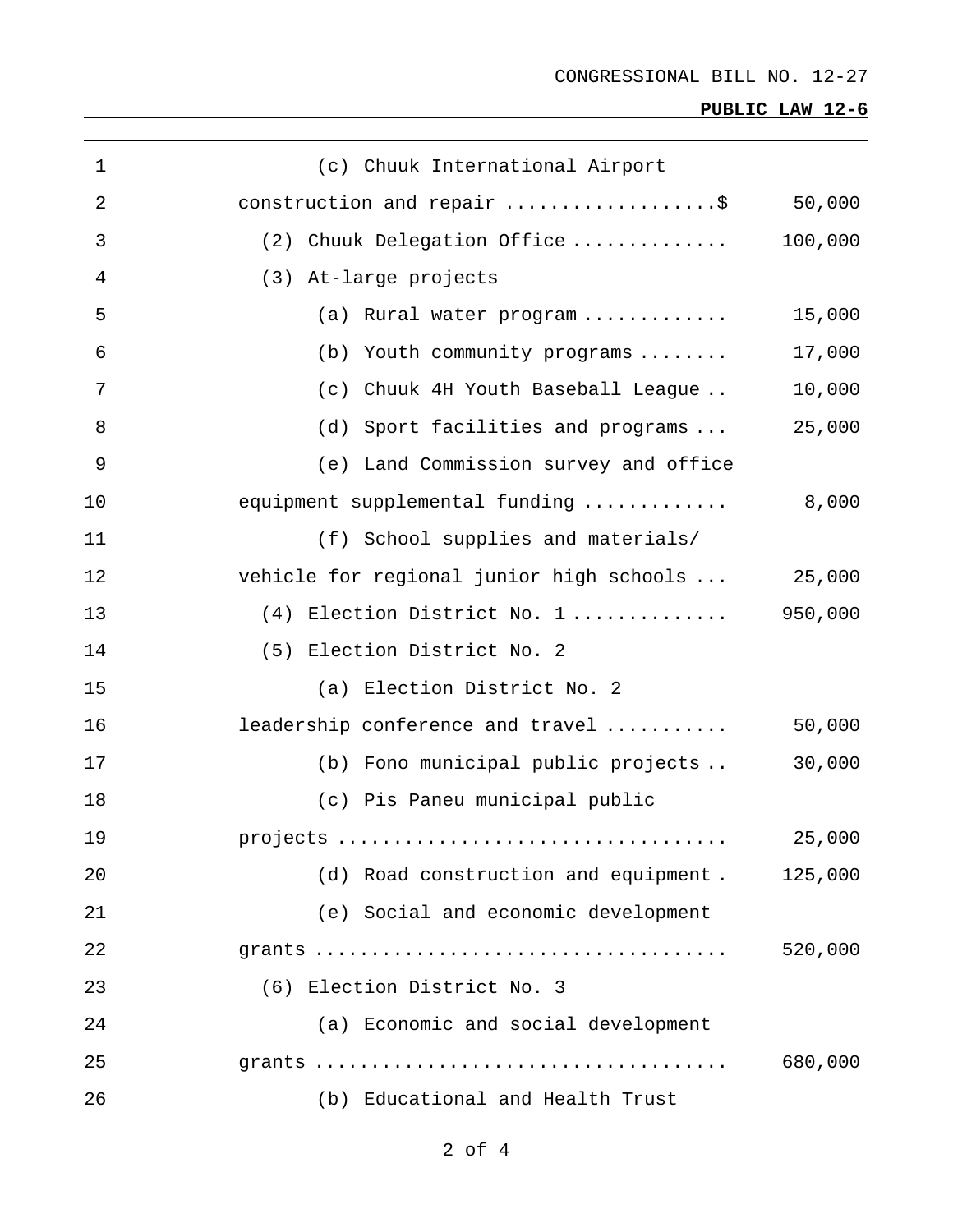# **PUBLIC LAW 12-6**

| 1  | Fund, which fund shall be maintained and    |         |
|----|---------------------------------------------|---------|
| 2  | invested by the Secretary of the Department |         |
| 3  | of Finance and Administration, along with   |         |
| 4  | any interest or other income therein, none  |         |
| 5  | of which shall be withdrawn until after     |         |
| 6  | July 30, 2001, at which point               |         |
| 7  | it shall be available solely for health and |         |
| 8  | education needs in Southern Namoneas \$     | 300,000 |
| 9  | (c) Southern Namoneas Development           |         |
| 10 | Authority operations                        | 20,000  |
| 11 | (7) Election District No. 4                 |         |
| 12 | (a) Economic and social development         |         |
| 13 |                                             | 500,000 |
| 14 | (b) Faichuk citizens living outside         |         |
| 15 | Election District No. 4 - economic and      |         |
| 16 | social development grants                   | 100,000 |
| 17 | (c) Emergency relief grants                 | 50,000  |
| 18 | (d) Crop damage relief or                   |         |
| 19 | replanting                                  | 75,000  |
| 20 | (e) Election District No. 4                 |         |
| 21 | leadership conference and travel            | 75,000  |
| 22 | Contractual services<br>(f)                 | 50,000  |
| 23 | Municipal Constitutional<br>(g)             |         |
| 24 | Convention                                  | 20,000  |
| 25 | (h) Special events $\ldots$ \$              | 30,000  |
| 26 | (i) Youth sports and facilities             | 50,000  |